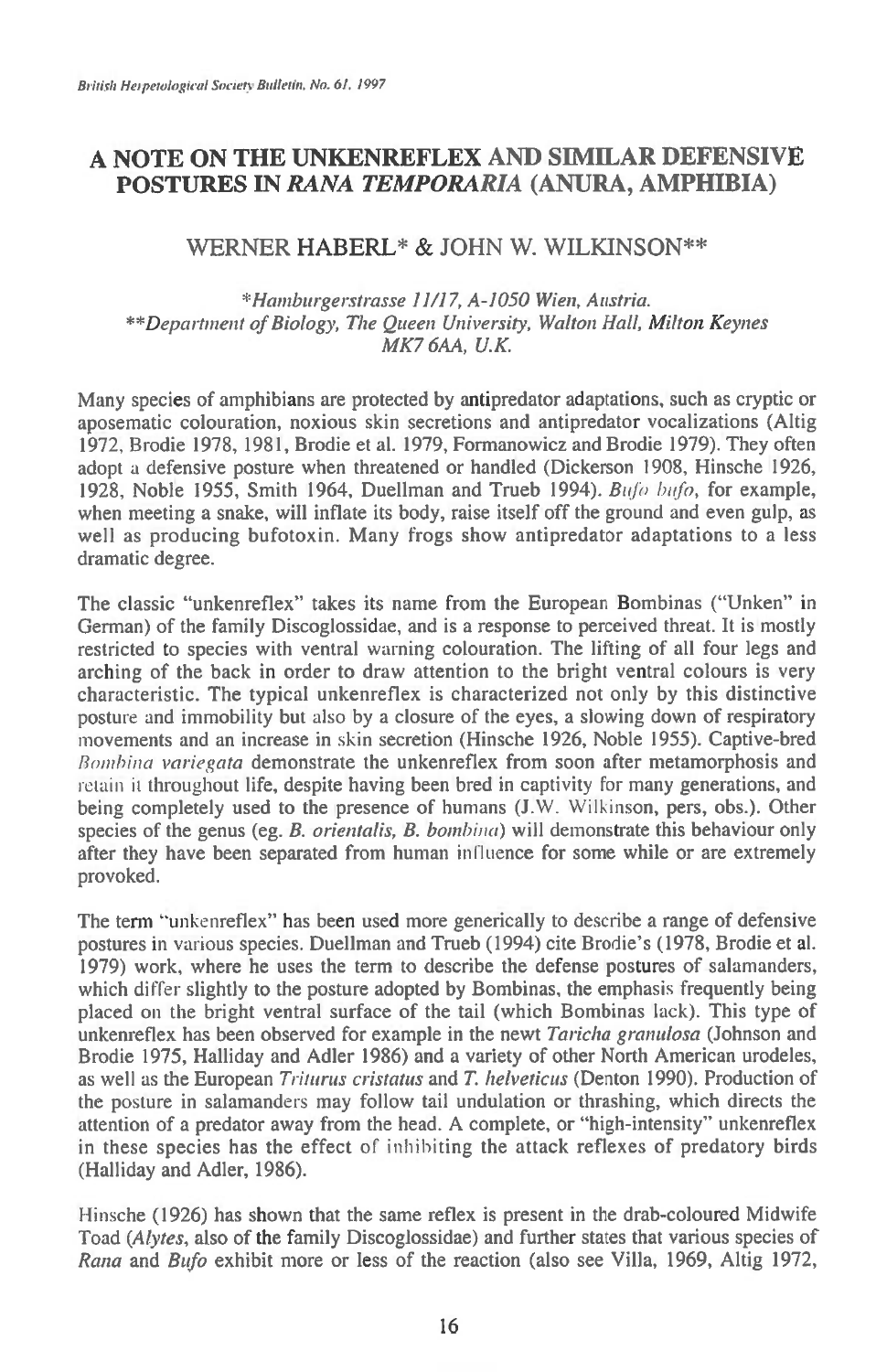Formanowicz and Brodie 1979), which perhaps could be termed a "partial unkenreflex". S. Grenard (pers. comm.) states that he has seen the "unken-" or "defensive posture" ("... a head-down posture to deflect attention away from the area of the head...") in many anuran amphibians (Bufonidae, Leptodactylidae and Hylidae) save for *Pipa. Xenopus*  and some other strictly aquatic forms. G. Cline (pers. comm.) observed the behaviour in the treefrog, *Hvla versicolor.* In the same species, however, Brodie (1981) describes the posture on encountering a small predator *(Blarina brevicauda,* Soricidae) as "flexing the head forward and extending the hind legs, usually tilting and orientating the side of the body towards the shrew".

When escape is not possible, the Ranidae often shrink to the ground with the head low when threatened, but there is only very little literature on the unkenreflex or similar defensive postures in this family. It is not mentioned for *Rana temporaria* in Smith (1964), who in fact records merely that "... the frog seeks escape in flight" when in danger. It seems, however, that the phenomenon is found more widely than is generally known. The behaviour seems fairly common in the American Bullfrog *(Rana catesbeiana)* (J.N. Stuart, pers. comm.). If cornered, it will sometimes thrust out its arms and flatten its body. The back is not curved as in *Bombina* but otherwise the reaction has a considerable resemblance to the unkenreflex (S. Grenard, pers. comm.). The Northern American Leopard Frog *(Rana pipiens),* when unable to escape, also responds by covering its eyes with the "hands". D. Hoag (pers. comm.) describes that almost every Leopard Frog of more than 200 he picked up to remove from a pit would "cower, hands over its head, the position varying individually". The posture has also been observed in *Rana chiricahuensis* on a few occasions (J.N. Stuart, pers. comm.), in *Rana holtzi*  (Teynid 1991) and (especially) in European *Rana* of the Green Frog complex (P.-A. Crochet, pers. comm.).

The first author observed *Rana temporaria* engaging in a defensive posture that seems to be more than simply shrinking away from apparent danger and yet not quite a true unkenreflex (Figs. 1 and 2). Burny and Parent (1984) and Garcia-Paris and Esteban (1989) have also recorded a form of unkenreflex in this species. They present photographs showing a posture very similar to those given here. H. Strijbosch (pers. comm.) confirms the existence (in the Netherlands) of an antipredator behaviour similar to the unkenreflex for *Rana temporaria,* but points out that it is a very rare phenomenon in this species, as he has seen it "only some 4 or 5 times in his 25 years of working on amphibians". The pose is characterized by the raising of the hands to both sides of the head, covering the eyes. This is especially significant, as P.-A. Crochet (pers. comm.) states, the defensive posture in *Rana* differs from the "unkenreflex" in respect that the hands are usually not raised at or above eye-level. (Note that the figured frog is looking through between the first and second digit and exposes the bright colouration of the underside of its limbs).

The animal was captured in a pitfall trap set for small mammals in the surroundings of Schönbach (Lower Austria) on April 21st, 1989. It took up this posture when placed in the grass and photographed and kept this pose when turned onto its back. At that time, the ambient temperature was very low  $(0-5^{\circ}C)$ , which may account for the production of this behaviour. J.N. Stuart (pers. comm.) mentions that his "impression was that they perform it more commonly when cold...", and it may be that in the absence of sufficient body warmth (frogs being poikilothermic), the more usual means of predation advoidance (escape) was unavailable to the frog at that time. Burny and Parent (1984) have also suggested that low temperatures are a factor in provoking the unkenreflex in *R. temporaria,* and that the species produces the posture just before and after hibernation. This is in contrast to at least one of the specimens found by Garcia-Paris and Esteban (1989), which was observed following the reproductive period (during June).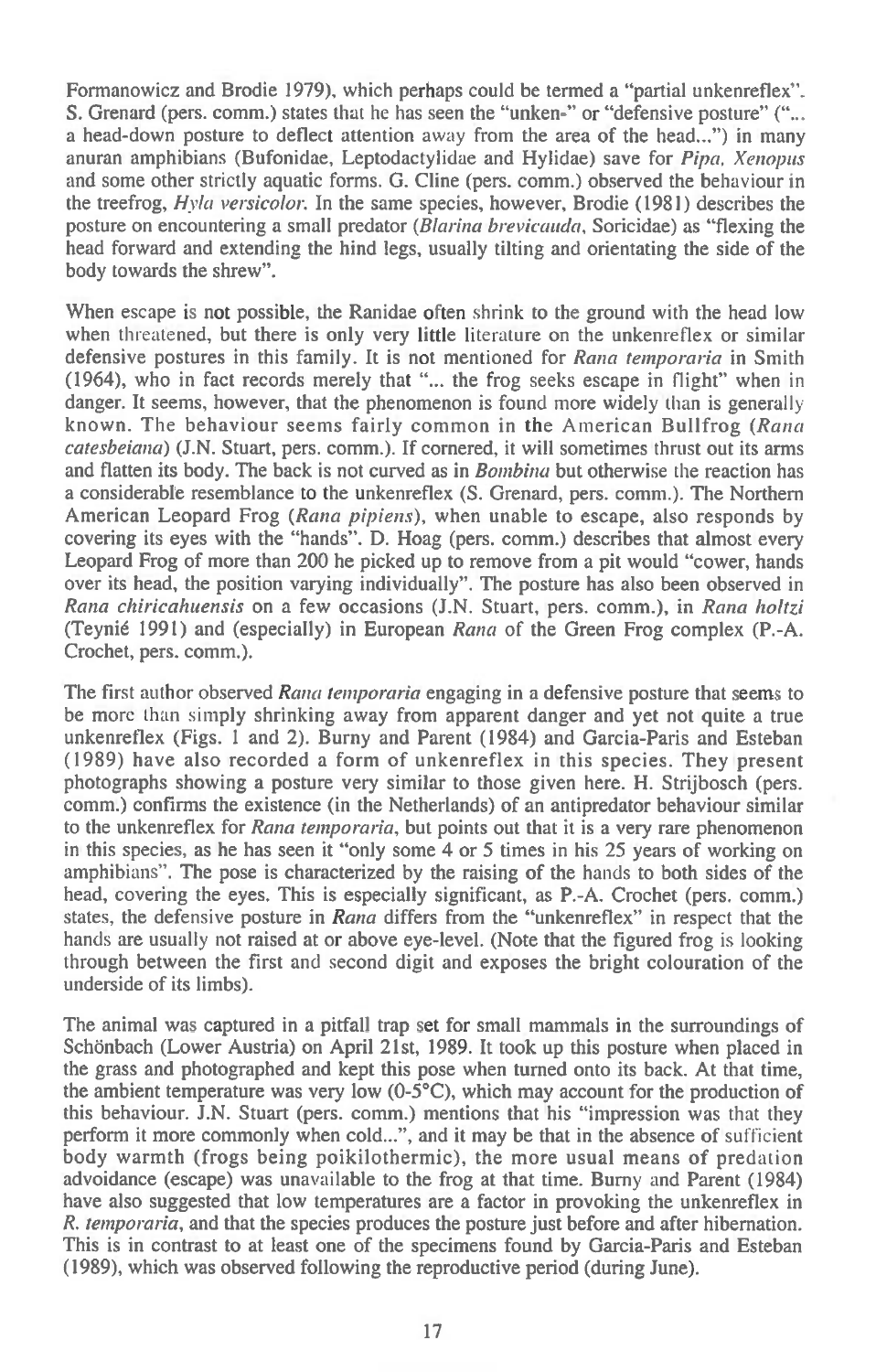

Plate 1 and 2: The unkenreflex in *Rana temporaria*. (Photos by W. Haberl)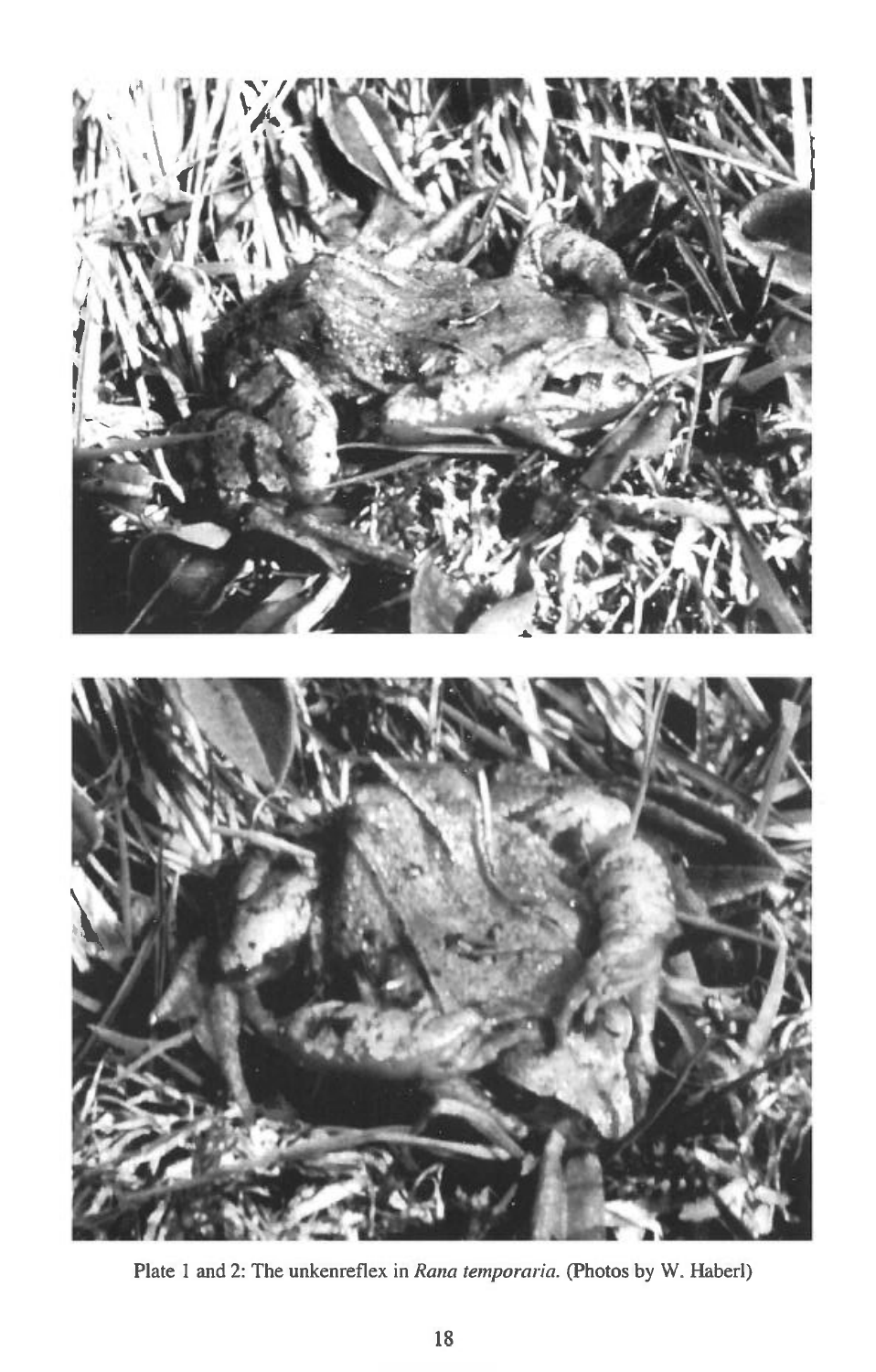#### **CONCLUSIONS**

A number of anurans other than *Bombina* engage in antipredator postures similar to the unkenreflex to a varying degree. However, since this is usually not a "true unkenreflex" which includes a marked curvature of the spine to facilitate exposure of the ventral surface, it is probably preferable to use the term "partial unkenreflex". While the behaviour seems to be fairly common in North American Ranids, it has only rarely been observed in the European *Rana temporaria,* although the behaviour observed here seems to be closer to a true unkenreflex than is generally recorded (with the notable exceptions of Burny and Parent 1984 and Garcia-Paris and Esteban 1989). At low temperatures the reflex in *Bombina* can be incomplete and resemble that of *Rana,* which suggests that the postures have the same neural pathways and neuromuscular basis in both species (S. Grenard, pers. comm.). The non-specialized, "partial" unkenreflex of *R. temporaria,*  however, has probably not developed further because of the absence of vivid, contrasting ventral colouration, and because of the species' normal recourse to flight when confronted. The species also lacks the vertebral articulations found in *Bombina* (Garcia-Paris and Esteban 1989) which facilitate the "full" unkenreflex in this genus. We can therefore tentatively postulate that the partial unkenreflex observed in *Rana temporaria*  serves, when flight is unavailable for temperature or other reasons, as a means of momentarily startling a potential predator, at the same time perhaps causing disorientation by the covering of the eyes. Further observations in the field will be necessary to confirm or refute this assertion.

#### **ACKNOWLEDGEMENTS**

We would like to thank the following persons for contributing by providing their own accounts and obser' ations: John Baker, **E.D.** Brodie, Jr.. George Cline, Pierre-Andre Crochet, Steve Grenard, David Hoag, Henk Strijbosch, James N. Stuart and Wayne Van Devender.

### **REFERENCES**

- Altig, R.G. (1972). Defensive behaviour *in Rana areolata* and *Hyla avivoca. Quart. J. Florida Acad. Sci.* **35:** 212-216.
- Brodie, E.D., Jr. (1978). Biting and vocalization as antipredator mechanisms in terrestrial salamanders. *Copeia* 1978: 127-129.
- Brodie, E.D., Jr., Nowak, R.T. and Harvey, W.R. (1979). The effectiveness of antipredator secretions and behaviour of selected salamanders against shrews. *Copeia*  1979: 270-274.
- Brodie, E.D., Jr. (1981). Palatability and antipredator behaviour of the Treefrog *Hyla versicolor to the* Shrew *Blarina Brevicauda. Journal of Herpetology* **15:** 235-236.
- Burny, J. and Parent, G.H. (1984). Notulae batrachologicae. I. Cri du chat et position cataleptique associes chez la grenouille rousse, *Rana temporaria temporaria* Linne. *Alytes* 3: 70-82.
- Denton, J. (1990). Defensive reflexes in newts of the genus *Triturus. Brit. Herp. Soc. Bull.* **32:** 30.
- Dickerson, M.C. (1908). *The Frog Book.* Doubleday, Page and Co., New York.
- Duellman, W.E. and Trueb, **L.** (1994). *The Biology of Amphibians.* John Hopkins UP, USA.
- Formanowicz, D.R., Jr. and Brodie, E.D., Jr. (1979). Palatability and antipredator behaviour of selected *Rana* to the Shrew *Blarina. Amer. Midl. Naturalist* **101:** 456- 458.